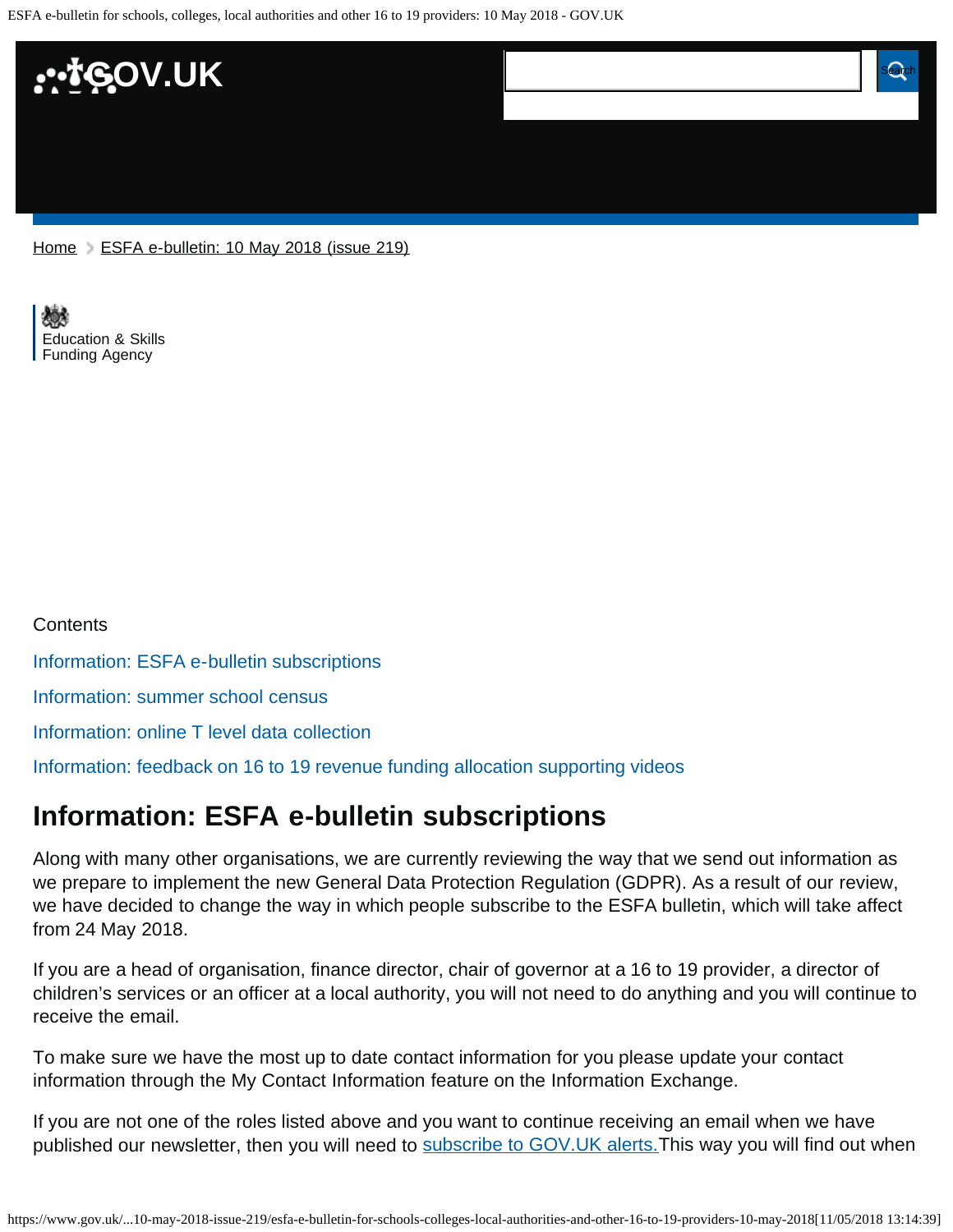we have published it online for you to read.

## <span id="page-1-0"></span>**Information: summer school census**

The [summer school census 2018](https://www.gov.uk/guidance/school-census) begins on Thursday 17 May. The deadline for approved submissions is Wednesday 13 June and the database will be closed to amendments from schools and local authorities on Wednesday 4 July.

The ['beta'](https://sa.education.gov.uk/idp/Authn/UserPassword) release of the 2018 summer school census live COLLECT blade that is available for you to become familiar with, will remain available until 4pm on Friday 11 May.

The school census guide for the 2017 to 2018 academic year and a series of videos are available on the [school census website.](https://www.gov.uk/guidance/school-census)

# <span id="page-1-1"></span>**Information: online T level data collection**

We plan to publish an online T level data collection by the end of May. This data collection will gather information to inform T level implementation and inform future provider support programmes.

The data collection is for those providers who currently deliver vocational and technical study programmes to 16 to 18-year-old students at level 2 and 3. As these programmes could potentially become T levels in future. We have made the *guidance for completion* available on GOV.UK. This provides the opportunity for relevant providers to begin gathering the information required before the online data collection goes live in a few weeks. We will confirm in a future bulletin when the collection is open.

### <span id="page-1-2"></span>**Information: feedback on 16 to 19 revenue funding allocation supporting videos**

We published some videos in March and April to help you understand your 16 to 19 revenue funding allocation better. The videos were:

- [overview of 16 to 19 revenue funding for 2018 to 2019 academic year](https://tinyurl.com/y853fez4)
- [general overview of the 16 to 19 statement for 2018 to 2019 academic year](https://tinyurl.com/yc2k2g87)  $\bullet$
- [changes to the 16 to 19 statement for 2018 to 2019 academic year](https://tinyurl.com/ydajt36j)

[We'd like to know what you thought about them.](https://www.smartsurvey.co.uk/s/6U3CK/) This survey is open until 10 June and will take you less than 2 minutes to complete. Your feedback will help us to improve your customer experience.

We appreciate you taking the time to complete it and welcome honest feedback.

**Is this page useful?** [Yes No](https://www.gov.uk/contact/govuk)

[Is there anything wrong with this page?](https://www.gov.uk/contact/govuk)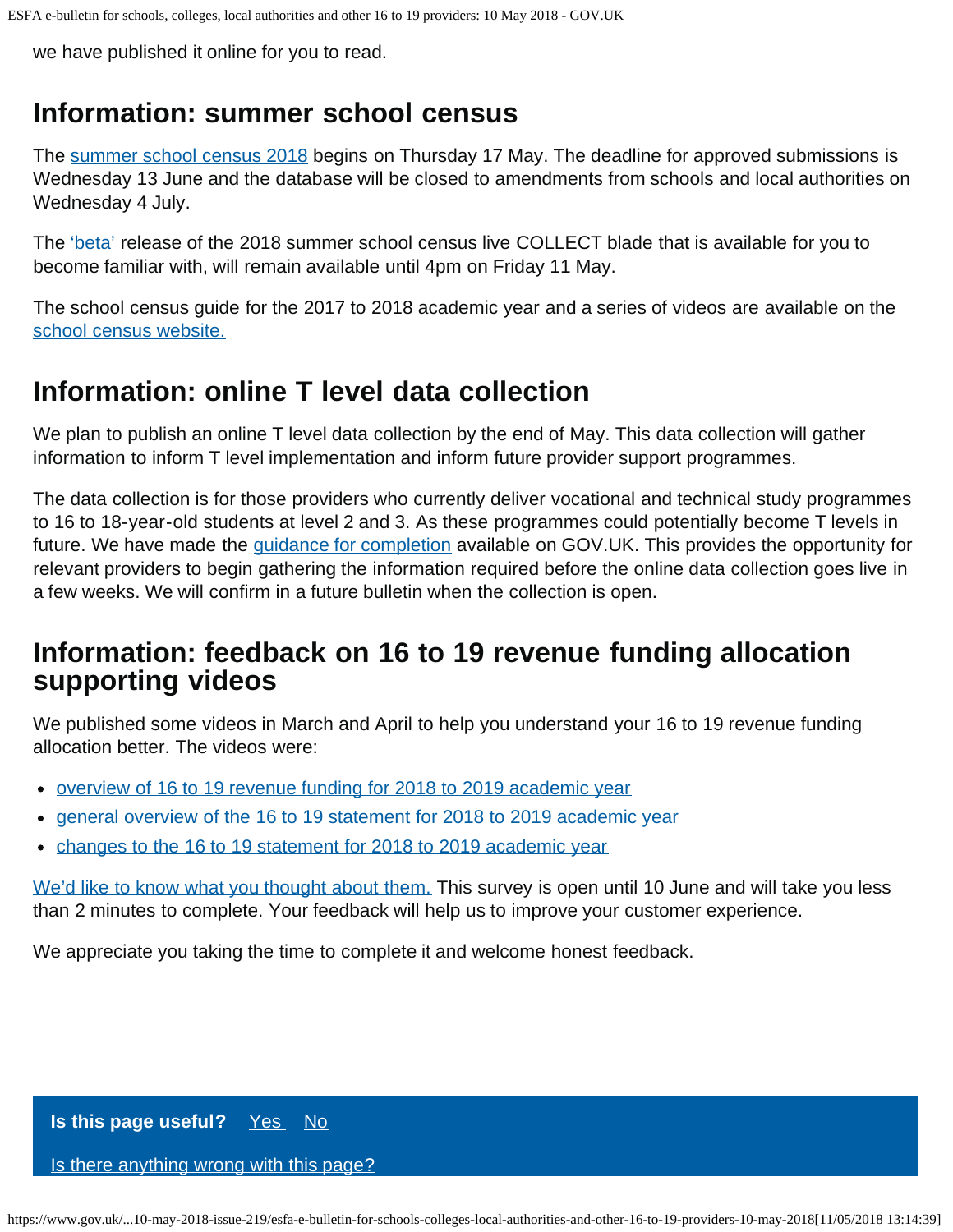ESFA e-bulletin for schools, colleges, local authorities and other 16 to 19 providers: 10 May 2018 - GOV.UK

#### **Services and information**

**[Benefits](https://www.gov.uk/browse/benefits)** 

[Births, deaths, marriages and care](https://www.gov.uk/browse/births-deaths-marriages)

[Business and self-employed](https://www.gov.uk/browse/business)

[Childcare and parenting](https://www.gov.uk/browse/childcare-parenting)

[Citizenship and living in the UK](https://www.gov.uk/browse/citizenship)

[Crime, justice and the law](https://www.gov.uk/browse/justice)

[Disabled people](https://www.gov.uk/browse/disabilities)

[Driving and transport](https://www.gov.uk/browse/driving)

[Education and learning](https://www.gov.uk/browse/education)

[Employing people](https://www.gov.uk/browse/employing-people)

[Environment and countryside](https://www.gov.uk/browse/environment-countryside)

[Housing and local services](https://www.gov.uk/browse/housing-local-services)

[Money and tax](https://www.gov.uk/browse/tax)

[Passports, travel and living abroad](https://www.gov.uk/browse/abroad)

[Visas and immigration](https://www.gov.uk/browse/visas-immigration)

[Working, jobs and pensions](https://www.gov.uk/browse/working)

#### **Departments and policy**

[How government works](https://www.gov.uk/government/how-government-works)

**[Departments](https://www.gov.uk/government/organisations)** 

**[Worldwide](https://www.gov.uk/world)** 

**[Policies](https://www.gov.uk/government/policies)** 

**[Publications](https://www.gov.uk/government/publications)** 

**[Announcements](https://www.gov.uk/government/announcements)** 

[Help](https://www.gov.uk/help) [Cookies](https://www.gov.uk/help/cookies) [Contact](https://www.gov.uk/contact) [Terms and conditions](https://www.gov.uk/help/terms-conditions) [Rhestr o Wasanaethau Cymraeg](https://www.gov.uk/cymraeg) Built by the [Government Digital Service](https://www.gov.uk/government/organisations/government-digital-service)

### **OGL**

All content is available under the [Open Government Licence v3.0,](https://www.nationalarchives.gov.uk/doc/open-government-licence/version/3/) except where otherwise stated